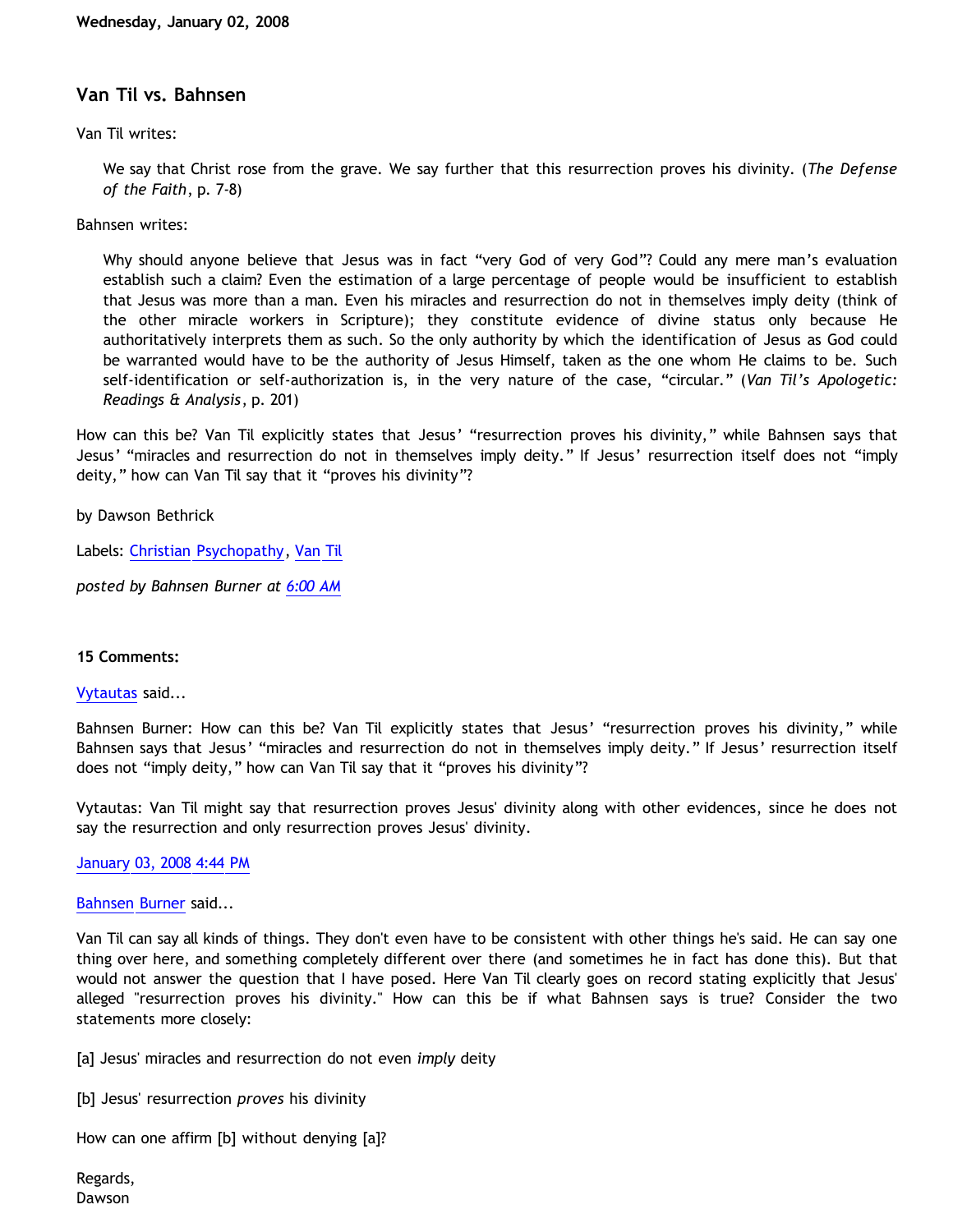[January 03, 2008 6:42 PM](http://bahnsenburner.blogspot.com/2008/01/2664415704271208452)

[Ágil Currículo](http://www.blogger.com/profile/14798619827125388804) said...

How does Christ's resurrection proves anything?

[January 04, 2008 5:13 AM](http://bahnsenburner.blogspot.com/2008/01/3466619712199015390)

[Bahnsen Burner](http://www.blogger.com/profile/11030029491768748360) said...

Even more, how does one prove that Christ was resurrected? All we have to go on is a storybook, and even there, according to the stories contained therein, no one witnessed Jesus rising from the dead. According to the stories, Jesus' resurrection took place in a sealed tomb. So even on its own basis, the story of Jesus' resurrection could have been a mistaken inference on the part of those who wrote it. Or, it was just metaphor to begin with, as was much religious literature of the day. At best, we have an ancient Harry Potter story which over the centuries was popularized as religious "truth."

But why believe anything described in the storybook is historical in the first place? It all reads like a legend which grows with each retelling. That's precisely what we find when we compare the writings of Paul with Mark (the earliest gospel), Mark with Matthew-Luke (gospels modeled directly on Mark) and John (the latest gospel in the NT canon), and those with the later, non-canonical biographies of Jesus. We see the telltale marks of a legend growing right before our eyes.

Regards, Dawson

## [January 04, 2008 5:44 AM](http://bahnsenburner.blogspot.com/2008/01/1002738100952439028)

[Samonedo](http://www.blogger.com/profile/14798619827125388804) said...

Why wait 30 years (at the best) to compile a written account of something of that importance?

Why so many Christians didn't believe Jesus lived on earth in the early years of Christianity? Did they know mark, luke, mathew and Jhon? If so, what was their objection to the factual Jesus less than 50 years after his alleged death?

The fact that some elements of Jesus mith were already available to Christianiy through other contemporary religions cast even more doubt on the account.

Why not a single independent testimony for the story?

Finally, those stories are blatantly invented, like others in the Bible. They look like any children storytale and I d be as surprised to discover they really happened as to find little red cap and the wolf sunbathing on copacabana beach. Should I keep my mind open for them as well?

[January 04, 2008 12:58 PM](http://bahnsenburner.blogspot.com/2008/01/6680921260255010283)

[Vytautas](http://www.blogger.com/profile/10563655929016752682) said...

Bahnsen Burner: Even more, how does one prove that Christ was resurrected? All we have to go on is a storybook, and even there, according to the stories contained therein, no one witnessed Jesus rising from the dead. According to the stories, Jesus' resurrection took place in a sealed tomb. So even on its own basis, the story of Jesus' resurrection could have been a mistaken inference on the part of those who wrote it. Or, it was just metaphor to begin with, as was much religious literature of the day. At best, we have an ancient Harry Potter story which over the centuries was popularized as religious "truth."

Vytautas: Paul wrote that Jesus appeared to Cephas, then to the twelve. Then he appeared to more than five hundred brothers at one time, most of whom are still alive when Paul wrote the epistle to the Corinthians, though some have died. Then he appeared to James, then to all the apostles. Last of all, as to one untimely born, he appeared also to Paul. It cannot be a mistaken inference that they saw Jesus after he died on a cross because John wrote that they have heard, they have seen with their eyes, and they looked upon and have touched with their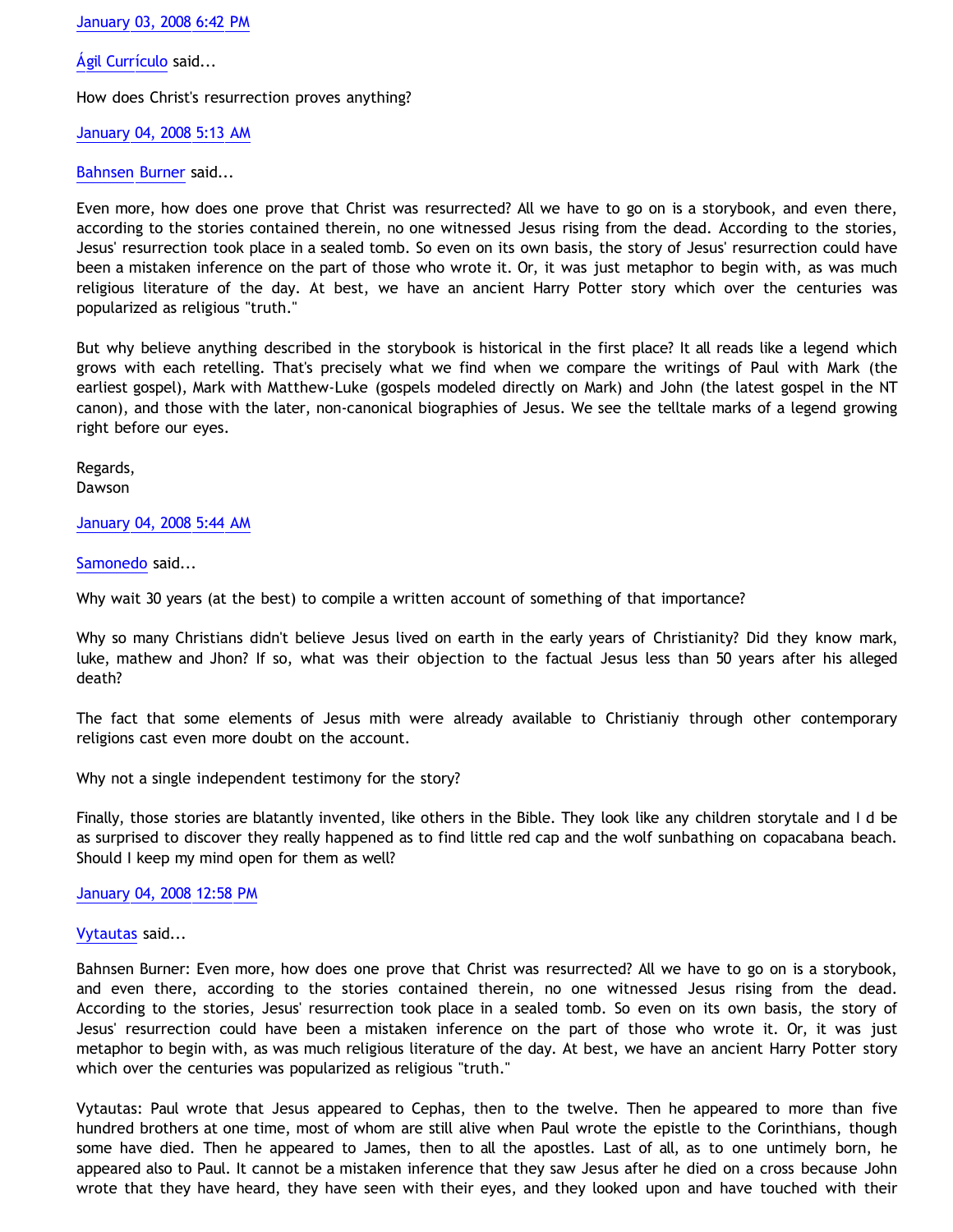hands, Jesus who is the word of life. You cannot see, hear, and touch a metaphor, but you can see, hear, and touch a real person who rose from the dead.

Bahnsen Burner: But why believe anything described in the storybook is historical in the first place? It all reads like a legend which grows with each retelling. That's precisely what we find when we compare the writings of Paul with Mark (the earliest gospel), Mark with Matthew-Luke (gospels modeled directly on Mark) and John (the latest gospel in the NT canon), and those with the later, non-canonical biographies of Jesus. We see the telltale marks of a legend growing right before our eyes.

Vytautas: What are the properties of a legend and what are the properties of the historical? A legend is a story that gets passed around in oral tradition for hundreds of years before it is finally written down, but the gospels are historical since they were written during the apostles' and followers' of apostles lifetime.

#### [January 04, 2008 4:16 PM](http://bahnsenburner.blogspot.com/2008/01/1920387460095507630)

#### [Bahnsen Burner](http://www.blogger.com/profile/11030029491768748360) said...

I wrote: **Even more, how does one prove that Christ was resurrected? All we have to go on is a storybook, and even there, according to the stories contained therein, no one witnessed Jesus rising from the dead. According to the stories, Jesus' resurrection took place in a sealed tomb. So even on its own basis, the story of Jesus' resurrection could have been a mistaken inference on the part of those who wrote it. Or, it was just metaphor to begin with, as was much religious literature of the day. At best, we have an ancient Harry Potter story which over the centuries was popularized as religious "truth."**

Vytautas responded: Paul wrote that Jesus appeared to Cephas, then to the twelve. Then he appeared to more than five hundred brothers at one time, most of whom are still alive when Paul wrote the epistle to the Corinthians, though some have died. Then he appeared to James, then to all the apostles. Last of all, as to one untimely born, he appeared also to Paul."

I've written about this topic here: [Five Hundred Anonymous Witnesses.](http://bahnsenburner.blogspot.com/2005/05/five-hundred-anonymous-witnesses.html) Appealing to I Cor. 15 is apologetically hopeless. But I realize that Christians don't have anything better than this.

Vytautas: "It cannot be a mistaken inference that they saw Jesus after he died on a cross because John wrote that they have heard, they have seen with their eyes, and they looked upon and have touched with their hands, Jesus who is the word of life."

This is a non sequitur. Just because John (or an anonymous writer who was later dubbed John by the faithful) wrote these things, does not mean that those about whom he was writing could not have been mistaken in inferring what the author attributes to them. "So-and-so wrote such-and-such" does not secure the assurance you' re trying to invest in the gospel story.

Vytautas: "You cannot see, hear, and touch a metaphor, but you can see, hear, and touch a real person who rose from the dead."

Of course. But that is not what I was suggesting, either.

I wrote: **But why believe anything described in the storybook is historical in the first place? It all reads like a legend which grows with each retelling. That's precisely what we find when we compare the writings of Paul with Mark (the earliest gospel), Mark with Matthew-Luke (gospels modeled directly on Mark) and John (the latest gospel in the NT canon), and those with the later, non-canonical biographies of Jesus. We see the telltale marks of a legend growing right before our eyes.**

Vytautas: "What are the properties of a legend and what are the properties of the historical? A legend is a story that gets passed around in oral tradition for hundreds of years before it is finally written down, but the gospels are historical since they were written during the apostles' and followers' of apostles lifetime."

For one, being "passed around in oral tradition for hundreds of years before it is finally written down" is not a prerequisite for a story or personage to be legendary. For that matter, however, we have no idea how long the detail-deficient stories that Paul was preaching were circulating before they got to him. Paul nowhere sets a date to the stories as he understands them. Also, a comparison of what Paul teaches and what we find in the later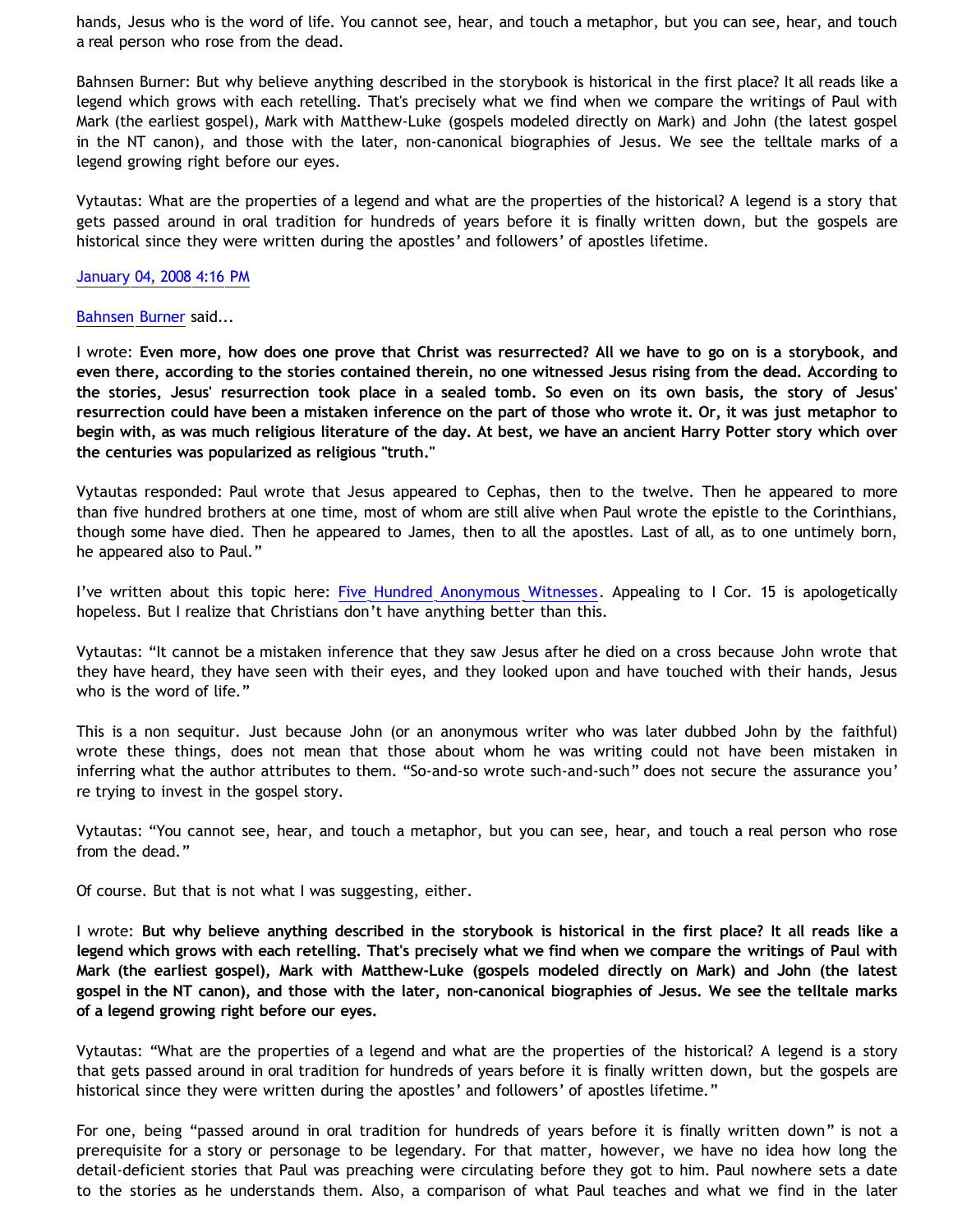gospels is quite telling. Just look at the following details which form part of the elaboration of the Jesus story as found in the gospels which Paul nowhere breathes a word about in any of his letters:

- Bethlehem (Jesus' supposed birthplace)
- a place called 'Nazareth' (as in "Jesus of Nazareth")
- a Roman census
- parents named Mary and Joseph
- angelic visitations to both Mary and Joseph
- the Virgin Birth
- the Slaughter of the Innocents
- the Magi (they were magically summoned to meet the baby Jesus)
- John the Baptist
- Jesus' baptism
- Jesus' career as a carpenter
- Galilee
- Jesus' itinerant preaching ministry in Judea (didn't the apostle know about this?!)
- that Jesus was a teacher of morals
- that Jesus taught in parables
- Jesus' prayers

- Jesus' many miracles (Paul nowhere has his Jesus turn water into wine, stilling storms, feeding 5,000 or walking on lakes)

- Jesus' healings and cures (no mention of the blind receiving their sight, for example, after Jesus spits into dysfunctional eyes)

- Jesus' exorcisms
- Jesus' temptation in the wilderness
- Mary Magdalene
- Nicodemus (mentioned only in the gospel of John)
- Judas Iscariot (a key player in the lead-up to the passion story)
- Gethsemane (and Jesus' hesitation there)
- a trial before Pilate
- Peter's repeated denials
- Jesus' flogging
- Jesus' crucifixion outside the walls of Jerusalem
- a place called "Calvary" (mentioned only in Luke 23:33)
- the two malefactors condemned with Jesus
- Jesus' words from the cross
- the spear thrust in Jesus' side
- the darkness over the earth
- the earthquake
- the rising of the saints mentioned only in Matthew 27:52-53
- Joseph of Arimathaea
- Golgotha
- female witnesses
- an empty tomb (Paul never even mentions an empty tomb!)
- Doubting Thomas

If the gospels are legendary inventions on the basic and relatively threadbare Jesus story that Paul was peddling about, we would expect the situation to look like this: the later stories adding content which is completely absent in earlier versions.

Add to these glaring silences in Paul the fact that he affirms on his own authority or attributes to "God" teachings which the later gospels put into Jesus' mouth. Wells gives a very brief catalogue of such instances in the following passage:

**Paul gives it as his own view (Rom. 13:8-10) that the law can be summed up in the one Old Testament injunction "You shall love your neighbor as yourself." According to Lk. 10:25-8, Jesus himself taught that love of neighbor (together with love of God) ensures salvation; but one could never gather from Paul that Jesus had expressed himself on the matter. In 1 Thess. 4:9 it is not Jesus but God who is said to have taught Christians to love one another. And in the injunction not to repay evil for evil but always to do good to all is given in the same epistle (5:15) without any suggestion that Jesus had taught it (as according to the gospels he did in the Sermon on the**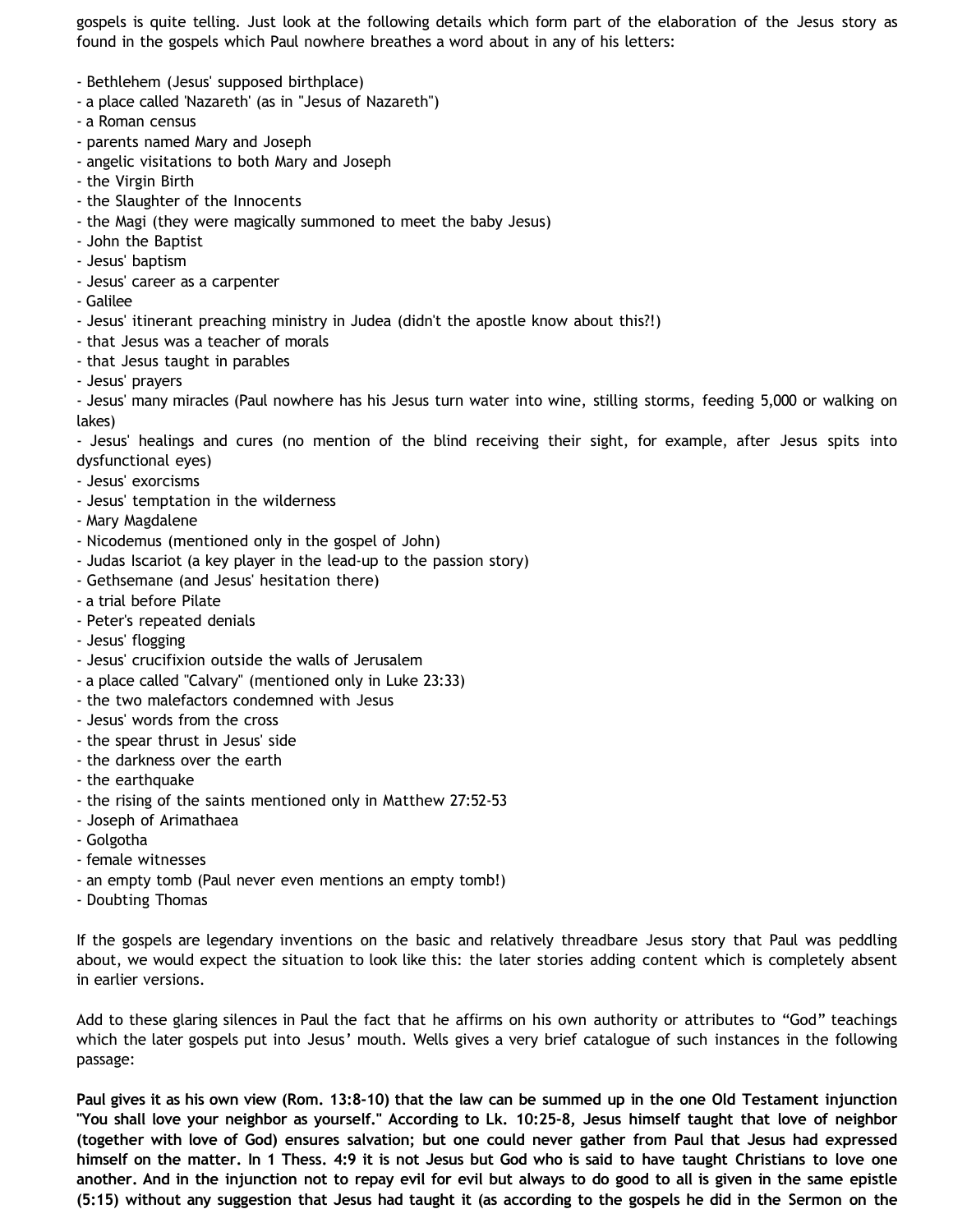**Mount). In his letter to Christians at Rome Paul says "bless those that persecute you" (12:14 and 17) and "judge not" (14:13). Surely in such instances he might reasonably be expected to have invoked the authority of Jesus,** *had he known* **that Jesus had taught the very same doctrines. (The former doctrine is ascribed to him at Mt. 5:44 and Lk. 6:28, and the latter at Mt. 7:1 and Lk. 6:37.) In the same epistle he urges Christians to "pay taxes" (13:6), but does not suggest that Jesus had given such a ruling (Mk. 12:17). It is much more likely that certain precepts concerning forgiveness and civil obedience were originally were originally urged independently of Jesus, and only later put into his mouth and thereby stamped with supreme authority, than that he gave such rulings and was not credited with having done so by Paul and… by other early Christian writers.** (*The Historical Evidence for Jesus*, p. 33.)

Finally we have another non sequitur: Even if it were the case that "the gospels... were written during the apostles ' and followers' of apostles lifetime," it would not follow from this that they are historical. It's silly to suppose that they are historical on such a flimsy basis. I could write a story telling about Ronald Reagan's encounter with aliens from outer space who visited him on his ranch near Santa Barbara in 1992. By giving this date I'm indicating that it took place in my lifetime (I was born in the 1960's). Would that make my story historical? Of course not.

I could go on and on about the legendary nature of the New Testament writings. But I'll rest right here for now since what I've given is more than sufficient in making my point.

Regards, Dawson

[January 04, 2008 8:22 PM](http://bahnsenburner.blogspot.com/2008/01/1107259486804030703)

[Samonedo](http://www.blogger.com/profile/14798619827125388804) said...

The idea of a person resurrecting is quite silly.

[January 05, 2008 8:54 AM](http://bahnsenburner.blogspot.com/2008/01/1828300122116155837)

[Bahnsen Burner](http://www.blogger.com/profile/11030029491768748360) said...

Samonedo: "The idea of a person resurrecting is quite silly."

Indeed it is. But here's what's even sillier: the idea that a god-man "sacrificed" himself, only to be resurrected into eternal life afterwards. If Jesus came back to life, there was no sacrifice whatsoever. Sacrifice involves the loss of a higher value for the sake of a lesser value or non-value. Clearly for there to have been a sacrifice, Jesus would have had to have given up something. Christianity teaches that Jesus sacrificed his life. So if Jesus sacrificed his life, he'd have to be dead forever. But if he was resurrected, he didn't give up his life. He got it back, and in spades. So to call Jesus' death on the cross a "sacrifice" is just another religious sham. If "Jesus lives" is true, then there was no sacrifice. And if there was no sacrifice, then there can be no remission of sins, according to New Testament theology. Believers have been had big time.

Regards, Dawson

[January 05, 2008 9:41 AM](http://bahnsenburner.blogspot.com/2008/01/428797049098448490)

[Samonedo](http://www.blogger.com/profile/14798619827125388804) said...

What is the real meaning of the word "death" if in Christian Universe there is something called "resurrection" and "afterlife".

In such a world words often don't mean what they say and can be used and abused by the christian clone, manipulating them.

### [January 05, 2008 11:09 AM](http://bahnsenburner.blogspot.com/2008/01/1901017407993967020)

#### [Bahnsen Burner](http://www.blogger.com/profile/11030029491768748360) said...

That's another great point. In the Christian worldview, we find a heavy dose of what can rightly be called "concepticide" - the destruction of conceptual integrity. The Christian mishandling of the concept 'death' is a great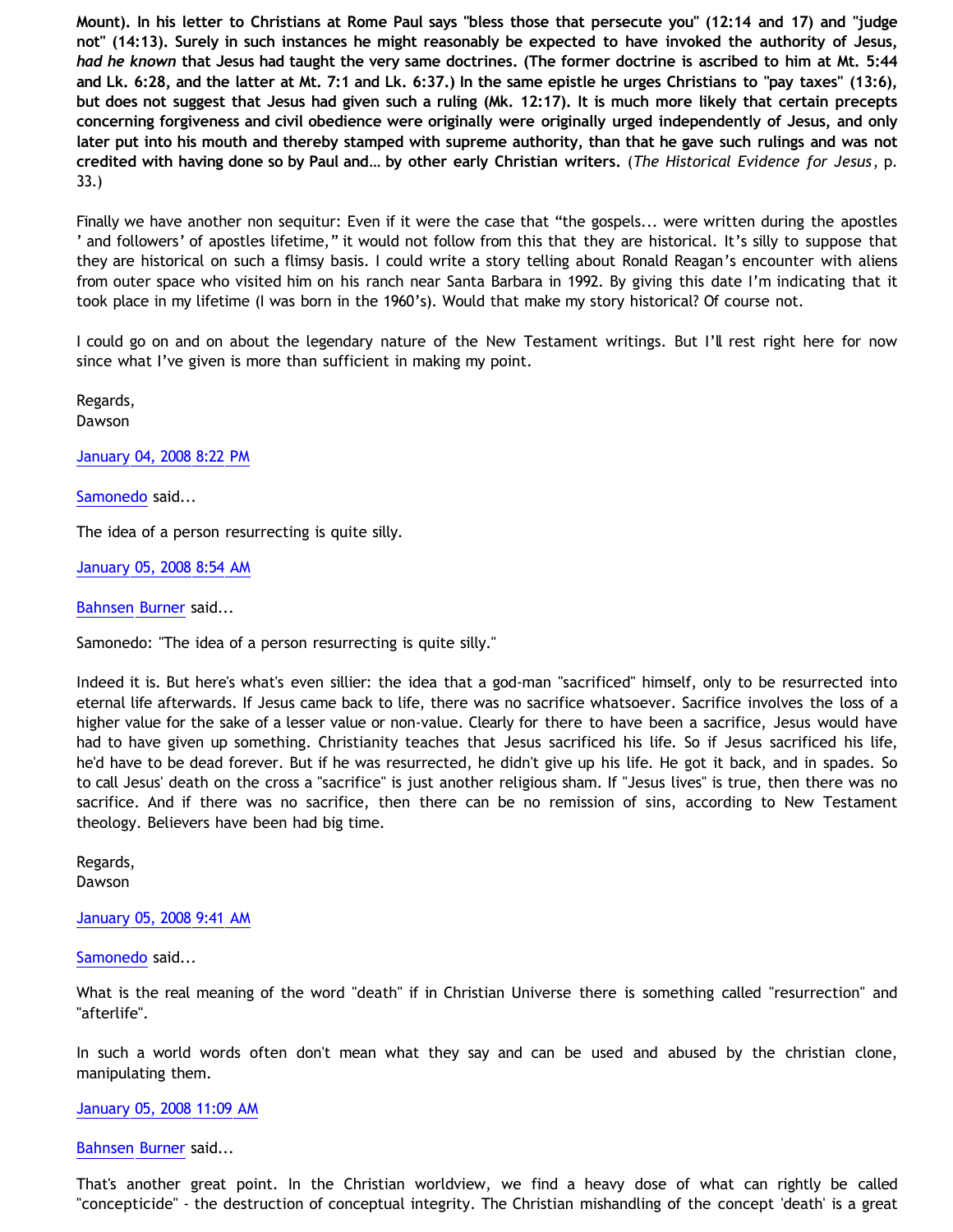example. In one context, it denotes biological expiration; in a very close but most vaguely different context it means something else, such as destruction of the spirit, separation from the deity, annihilation of amenable conscience, etc. God tells Adam and Eve that if they eat of the fruit of the tree of knowledge of good and evil, they shall surely die. It's not clear that Adam and Eve could know what death is at this point, and the passage makes no indication that God explained this to them so that they could make informed decisions. Nonetheless, the meaning implied here at this point is that they will cease existing, i.e., biological expiration. The serpent in the garden then tells them that they surely will not die if they eat of the fruit, and Eve is persuaded, probably because she doesn't realize how these concepts are being mishandled already, in the first pages of the initial book of the canon. She eats the fruit, and guess what – she doesn't die. Or does she? She continues living, so she didn't experience biological expiration. Does this make God a liar? He said she'd surely die. But she didn't die, at least so far as we understand the concept 'death' and its cognates. No, she "died spiritually," we're told. What does that mean? Essentially, it means the invisible magic being which made her and earlier said its creation is "good" doesn't want anything to do with her any more. Fine for Eve – go on with your life. This "death" isn't so bad; in fact, now she has knowledge – knowledge of good and evil – that her creator chose to withhold from her, and threatened her not to seek and achieve.

This egregious play with meaning is one of the most destructive things about Christianity. It keeps the believer in a constant state of having to guess what certain passages might mean at different times, and allows the believer to evade stable meaning in concepts when attempting to defend his confessional investment in a deeply labyrinthine imagination. And it's most ironic as well, since Christians are always telling us that we need "God" in our lives in order for our lives to have meaning. It's just more evidence that our legs are being pulled here.

Anyway, the whole Adam and Eve story seems so cruel and unusual to begin with. Imagine a father who locks his daughter in a room full of toys saying to her, "All the things in this room are yours and you can play with them to your heart's content; but don't touch this thing here - for if you do, you shall surely blop." What does "blop" mean? This is not explained. But the little girl is left in the room and begins playing with the toys in it. Then the father sends in another toy, this one with a tape recording which says "You can touch that thing! Don't worry! You surely won't blop!" The little girl, naturally curious about the mysterious thing, goes and touches it. It turns out to be a live electrical wire, and she's electrocuted. What father would do this? Certainly not a genuinely loving father.

Or, try this scenario: the father locks the child in the room full of toys and says to her, "Of all the toys in this room you are free to play with, but don't touch the electrical outlet! If you do, you shall surely die!" Of course, I don't think a loving father would leave his child unattended where he knows such hazards exist, but this is the god of the bible we're talking about. So the little girl busies herself with her play, and here comes another toy with this recording: "Oh, don't worry about the electrical outlet! You can touch it. You won't die!" Naturally, she's curious, and eventually goes over to touch it. She's not zapped – it turns out that the electrical current was turned off. Then her father, who had been watching her on a webcam the entire time storms into the room and says "You touched the electrical outlet!" And she responds, "Yes, I did, but you know what, Father? I surely did not die!" And she's right – what the father initially said to her in his warning was not true: she did not surely die when she touched it.

Surely there are better, more loving ways to teach one's children. I certainly wouldn't mishandle the meanings of concepts in this way when teaching my children, because I genuinely love my children, and I know they're naturally curious (we're born ignorant, and with active consciousnesses continually seeking fresh content and finding pleasure in discovery), so I would take this into account and would never try to exploit their natural inclinations in an effort to ensnare them. But that's what the Adam and Eve story models – a plotting god who can't wait to spring a trap on Adam and Eve. If anything, the story tells us that they were wrong to trust God. But Christianity turns around and calls this god a god of justice. So again, we have more concepticide going on, with the next casualty being the concepts of love and justice.

I'm glad these aren't my problems!

Regards, Dawson

[January 05, 2008 11:45 AM](http://bahnsenburner.blogspot.com/2008/01/7103727993235608015)

[Samonedo](http://www.blogger.com/profile/14798619827125388804) said...

Take Jesus comeback for example. He says he would be back "soon".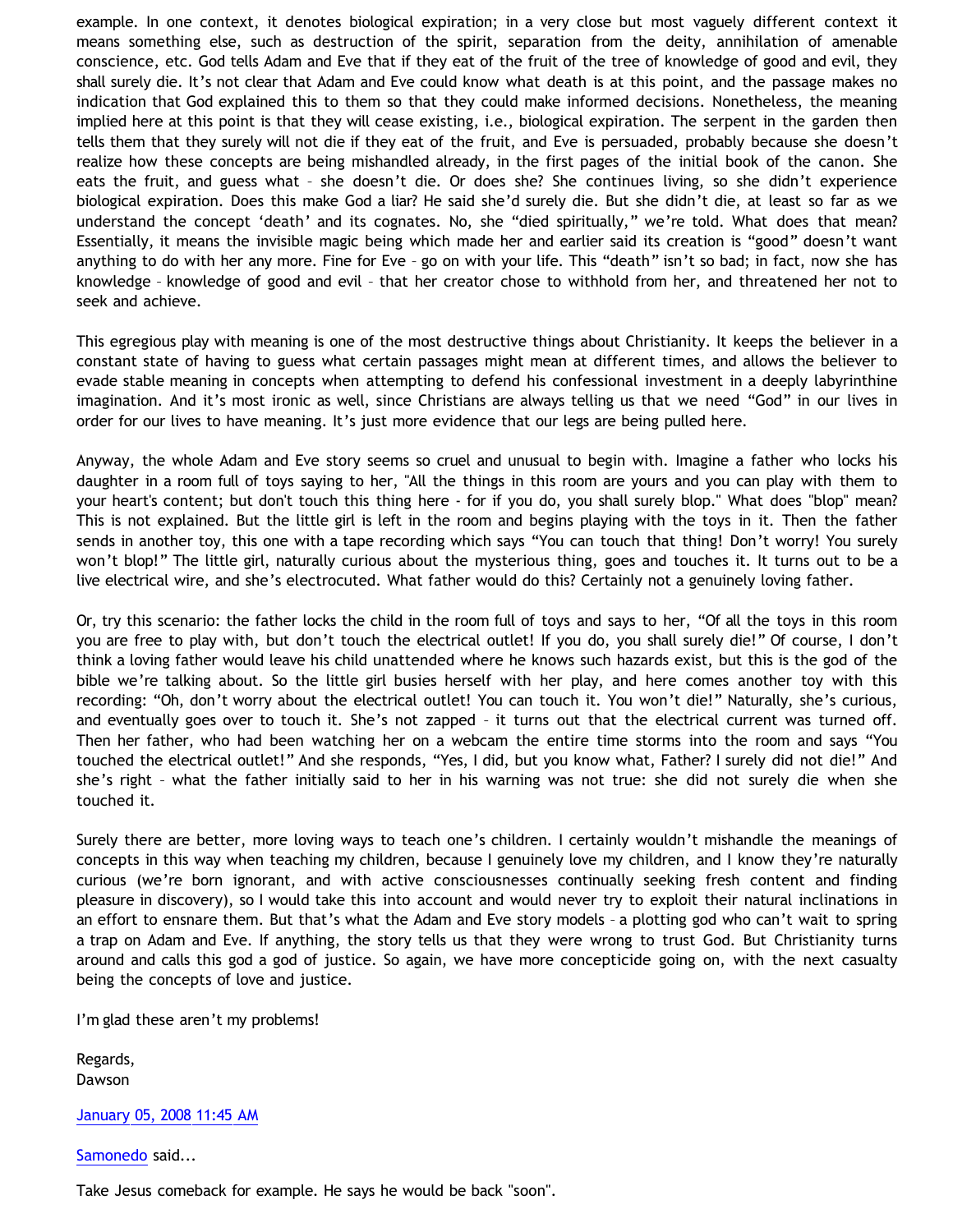But Christians say "soon" might mean a million years for God.

It seems Christians can't avoid being dishonest. That's why some non-believers go crazy debating them. And they call us abnoxious.

[January 05, 2008 12:30 PM](http://bahnsenburner.blogspot.com/2008/01/7052172599219062678)

[Bahnsen Burner](http://www.blogger.com/profile/11030029491768748360) said...

That's another good example of concepticide in action: concepts denoting temporal measurement are played fast and loose when believers are called to answer for the bible's empty promises.

Another example is "hate" is supposed to mean "love less," such as when the gospel Jesus is made to say that the price of discipleship is hating one's parents, siblings, spouse, friends and even oneself. (See Lk. 14:26) If someone says he hates me, I do not interpret this to mean he loves me in some way. Love is one's devotion to what he values. Hate has a [specific meaning of its own](http://dictionary.reference.com/browse/hate): "to dislike intensely or passionately; feel extreme aversion for or extreme hostility toward."

Let's face it, Christianity is a most dishonest worldview. It requires one to be dishonest with himself, claiming as knowledge something he is compelled to believe by psychological sanctions without evidence and against good reason. And after he's made the initial downpayment in his confessional investment in Christian god-belief, he seeks to defend it at all costs. And look at what they defend? A deity which is referred to as a "Father" who couldn't be any less loving as a father. If human fathers did to their children what the Christian deity is portrayed as doing to its own creatures in the bible, they'd rightly lock them in prison and throw away the keys. They'd be wrong not to do so.

Regards, Dawson

[January 05, 2008 12:59 PM](http://bahnsenburner.blogspot.com/2008/01/8255262682511448456)

[Citrus](http://www.blogger.com/profile/09604208085934821426) said...

Oh! I've got one.

Justice. Thus usually means something along the lines of 'giving people what they deserve'. Even Christians agree, I've observed. But only sometimes. Sinners apparently deserve eternal punishment in Hell. BUT! Jesus can let you get away with it if you repent, and believe in and love him. 'God's justice' is satisfied by Jesus, the innocent man-god, being punished in your place. He didn't deserve it. But God's pleased enough.

This is often justified by using a financial metaphor. Jesus in his infinite kindness, voluntarily 'paid' a 'debt' that you couldn't possibly pay yourself. Because you have no monies. And Jesus is really rich. Money is money. As long as someone can pay enough, doesn't matter *who's* actually receiving the punishment. Justice?

This only makes sense with a ...different concept of justice. Paraphrasing one alternative Christian definition: 'dealing with sin the proper way'. So the *sin* itself God's concern. Jesus 'bared the sins of the world' at the crucifixion. So in some way, the sin can be separated from the sinner, and 'put on' an innocent man, so God can torture him instead.

Sin = disobedience to God's law. And this can be transferred from person to person? For me, this is where it stops making any sense. If someone did something, he did it. If you're guilty, you're guilty, and that's that! But then probably Christians go and substitute another meaning for 'sin', perhaps defined entirely in financial terms, perhaps with more fun properties like being supernaturally inherited through semen...

regards

Jason